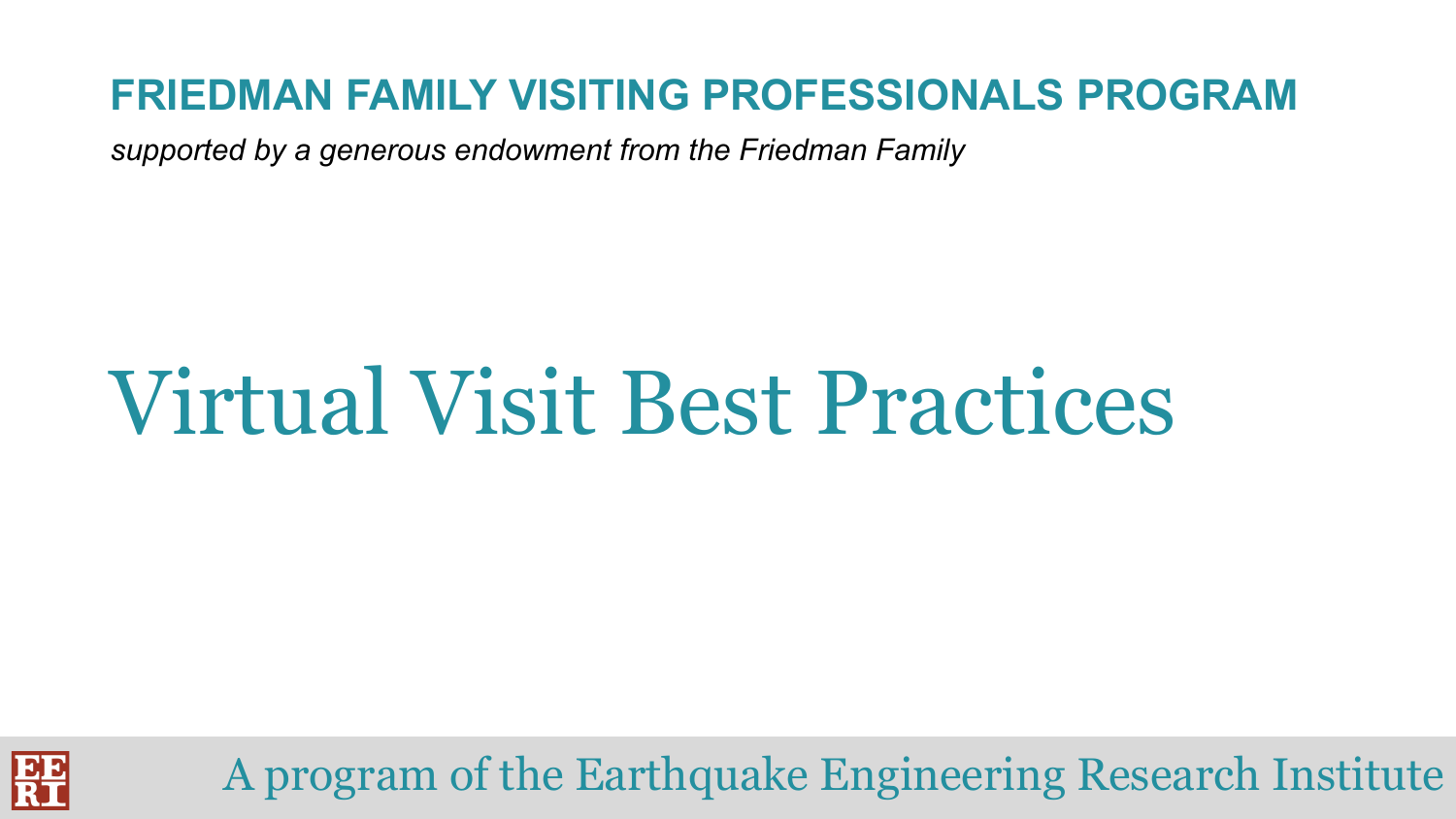### Best Practices for putting on a great Virtual FFVP Visit

- Start planning early so everyone can get activities on their calendars.
- **●** Spread out activities over a few days to avoid virtual meeting fatigue.
- **●** Include a variety of activities, both formal and informal. Some of the best conversations happen in informal settings.
- **●** Use a video conferencing service you are familiar with (Zoom, Microsoft Teams, etc.). Be sure to allow your professional to share their screen while presenting their lecture.
- **●** Advertise! Spread the word through email newsletters, social media, and Slack. Even give a quick announcement during one of your classes.

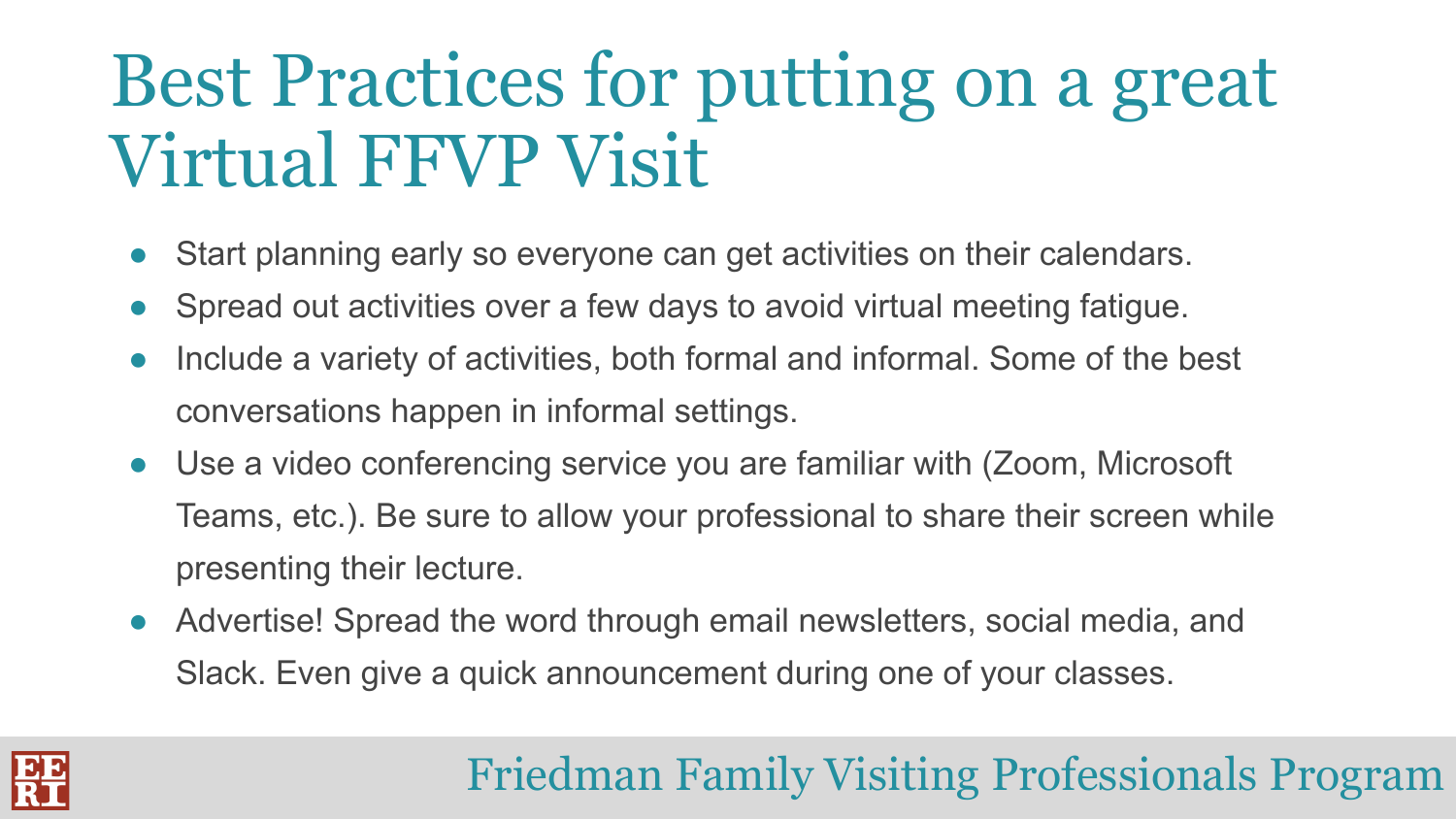# Sample Virtual Visit Agendas

| TIME:                 | <b>ACTIVITY:</b>                                                                 |
|-----------------------|----------------------------------------------------------------------------------|
| 12:00 PM - 12:50 PM   | Lunch chat with Stanford EERI student chapter officers                           |
| $1:00$ PM $- 2:00$ PM | Careers panel discussion with David Cocke and three other industry professionals |
| $2:05$ PM $-3:00$ PM  | One-on-one meetings and mock interviews with David Cocke                         |
| 4:00 PM $-$ 5:30 PM   | Guest lecture by Visiting Professional                                           |

| TIME:                 | <b>ACTIVITY:</b>                                                                   |
|-----------------------|------------------------------------------------------------------------------------|
| 12:00 PM - 12:45 PM   | Meet the Friedman Family Visiting Professional (FFVP)                              |
| $1:00$ PM $- 2:00$ PM | Seminar from David A. Friedman                                                     |
| $2:00$ PM $- 2:30$ PM | Discussion with the Speaker: Highlights & In-Depth Discussion of Projects from the |
|                       | Seminar                                                                            |
| $2:45$ PM $-3:30$ PM  | Student Presentations to the Speaker                                               |
| $3:30$ PM $-$ 4:00 PM | FFVP Wrap-Up with David                                                            |
|                       |                                                                                    |

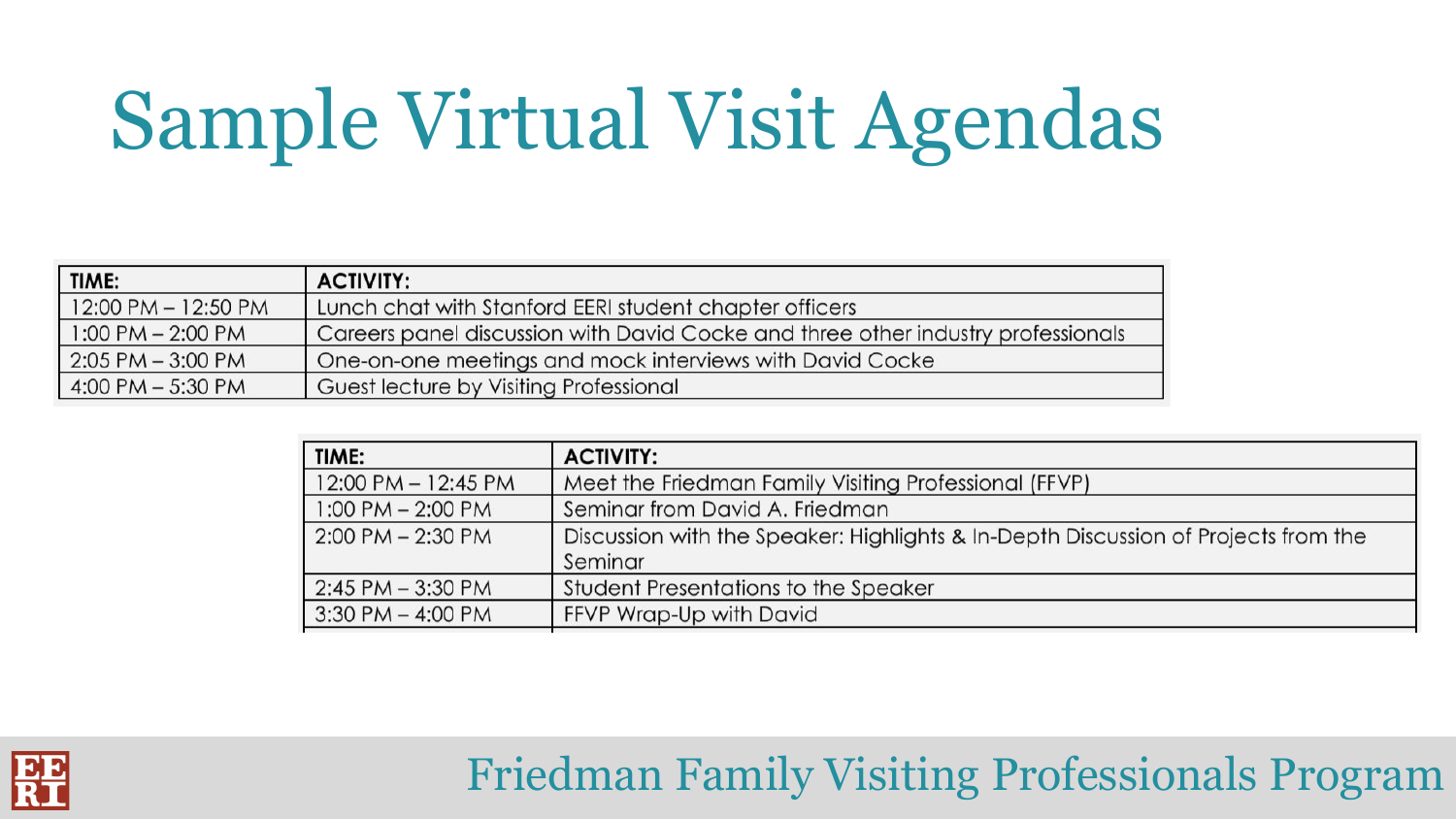## Ideas for Additional Activities

Beyond just having your visiting professional give their lecture, consider having a few of the following activities:

- **●** Lecture Q&A
- **Informal chats over lunch**
- **●** Career Discussions
- **●** Mock Interviews
- **●** Student Research Presentations
- **●** Meeting with university's Seismic Design Competition team
- Meetings with student chapter officers, graduate students, or faculty